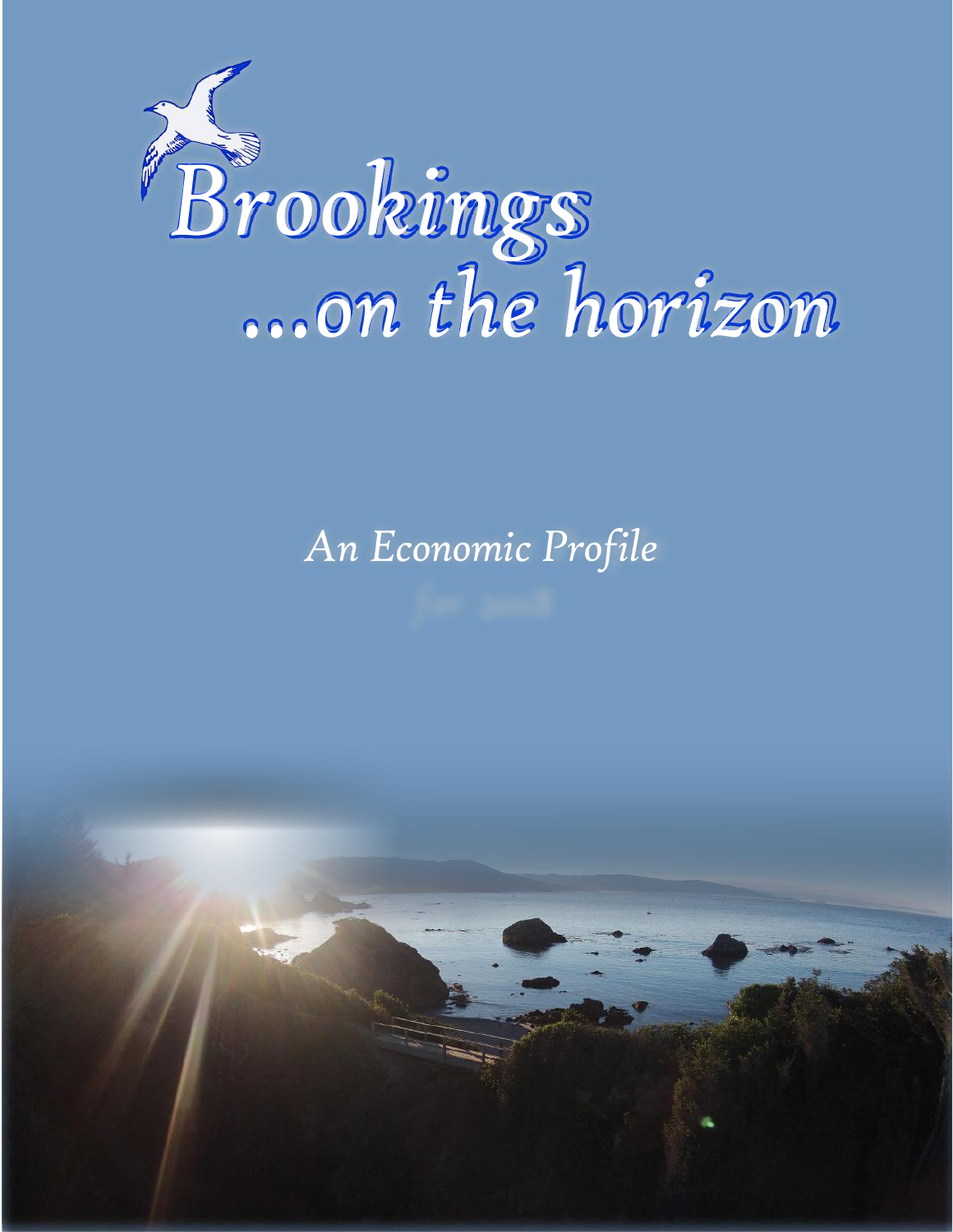# Community Economic Profile for City of Brookings (Curry County), Oregon

## **Location**

Brookings is situated on Highway 101 (a Pacific Coast Scenic Highway), six miles north of the California state border; 26 miles north of the next southern city, Crescent City, California; and 28 miles south of the next northern city, Gold Beach, Oregon. Brookings is the southernmost coastal city in the State of Oregon. It is 298 miles from the capital Salem, Oregon. Brookings is bordered by the vibrant blue Pacific Ocean to the west; the fir-covered Coastal Range mountains to the east; the meandering Chetco River to the south; and winding scenic vistas to the north. The city limits cover a mere 3.94 square miles; however, Brookings' commercial influence stretches over 500 square miles (considers boundaries that include areas as far north as Port Orford, OR and as far south as Gasquet, CA). Brookings is the commercial and service hub of the Wild Rivers Coast.

## **Population**

In the 2010 census, Brookings' population was 6,336. The population increased significantly in the early 2000s. Projected population for 2020: 6,540

Per Capita Age: 46.9

The Brookings Urban Growth Boundary population is 11,553 (2016). Projected population for 2020 is 12,015. The population of Curry County is @22,925. Projected population for 2025 is 23,854.

Approximate population of customers utilizing Brookings' commercial services is 50,000 (based on geographic area noted above.)

#### **Climate**

Elevation: 129 feet Latitude: 42 degrees 3'27' N Longitude: 124 degrees 17'11' W

It's the climate that draws people to Brookings. Moderate winters may include intense rainfall, but snow is rare. Although haze and/or fog are common in the winter months, it is often broken up by weeks of warm, sunny weather. Summers are mild and dry with an average rainfall in July and August of less than one inch.

Temperatures do not reach extremes at either end of the spectrum. Brookings is subject to the "Chetco Effect" which brings warmer air flowing into the area throughout the year, allowing daffodils and lilies to bloom year round. Due to the arched shape of its coastline and its temperate climate, Brookings is affectionately referred to as the "Banana Belt."

## **Governmental Organization & Tax Rates**

Brookings is a Charter city with a Council/Manager form of government. The City Council is comprised of four members elected at large and the Mayor, who is separately-elected and serves a two-year term. Councilors serve four-year terms. The City Manager is appointed by the City Council. The City Council also serves as the Urban Renewal Agency.

City departments include Administration, Public Safety (Police & Fire), Finance and Human Resources, Public Works and Development Services. The City provides a full range of municipal services including water, sewer, parks, planning, building inspection, airport, golf course, urban renewal, municipal court and tourism promotion.

The City of Brookings does not have sales tax or municipal income tax There is a \$.04 per gallon gas tax There is a 3% tax on the sale of marijuana Transient Occupancy Tax is 6%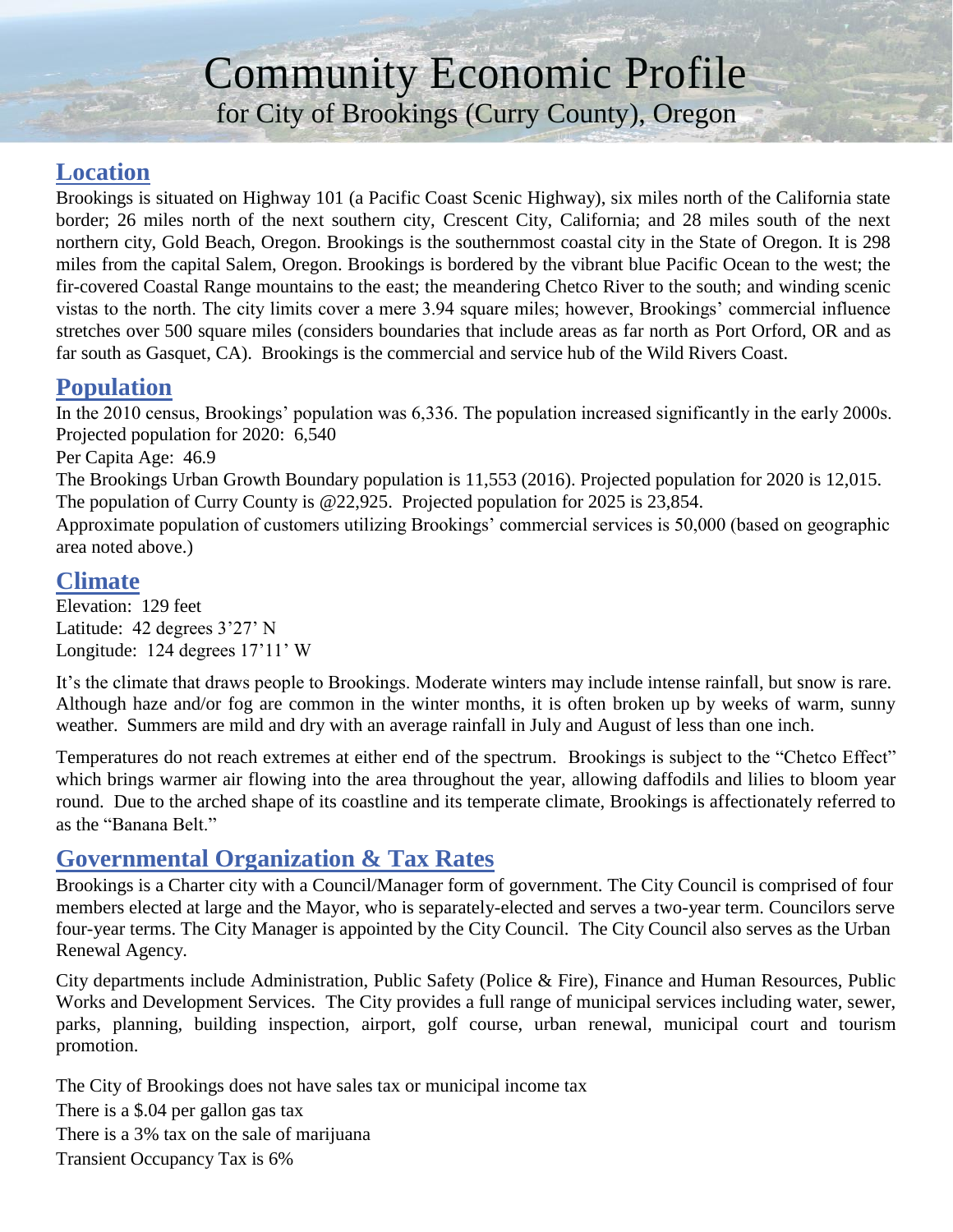## **Community Facilities**

City Hall - 898 Elk Drive, Brookings, OR 97415 (541-469-2163) Azalea Park - 640 Old Country Road Brookings Airport (Private flights only) – 17368 Parkview Drive Bud Cross Park - 1130 Ransom Capella by the Sea - 200 North Bank Chetco River Road Chetco Point Park - 905 Wharf Street Easy Manor Park - 1025 Easy Street Mill Beach Access - Macklyn Cove Road Municipal Swimming Pool - 1130 Ransom Salmon Run Golf Course - 99040 South Bank Chetco River Road Stout Park - 300 Oak Street Stout Park Dog Park - 300 Oak Street

## **Cultural/Recreational**

Cultural and recreational amenities available in the community include beaches, river access points, public library, public golf course, biking and hiking paths, community swimming pool, fourteen churches, numerous social/service clubs, dining & shopping, community theaters, art galleries, museum, concerts in the park, movie theater, disc golf courses, fishing, kayaking, stand up paddling, surfing, wind surfing, camping, youth sports organizations.

#### **Health**

Curry Medical Center - 500 5th Street (541-412-2000) Primary, Specialty and Urgent Care, 24/7 Emergency Department Curry General Hospital - 94220 4th St, Gold Beach, OR (541-247-6621) Sutter Coast Hospital - 800 E Washington Blvd, Crescent City, CA (707-464-8511) Cal-Ore Life Flight, providing ground and air transportation in medical emergencies (541-469-7911) Sutter Coast Health Center - 555 5th St (541-469-9205) Valley Immediate Care - 16261 Highway 101, Suite 1 (541-412-1290) VA Clinic - 840 Railroad Street (541-412-1152) A variety of other independent physicians, specialists, oral health care providers, and alternative and holistic health care providers.

## **Education**

Brookings Harbor School District - K-12

Kalmiopsis Elementary School - 650 Easy St (541-469-7417)

Azalea Middle School - 505 Pacific Ave (541-469-7427)

Brookings Harbor High School - 629 Easy St (541-469-7443)

Southwestern Oregon Community College (SWOCC) - 96082 Lone Ranch Parkway (541-813-1667)

## **Transportation**

Airports - Brookings Regional Airport - city-owned general aviation airport in Brookings Del Norte County Regional Airport (27.5 miles - Crescent City, CA) Rogue Valley International Airport (123 miles - Medford, OR)

Bus - Curry Public Transit Coastal Express - routes between Smith River, CA and North Bend, OR (541-412-8808)

The POINT - intercity connectivity between Brookings and Klamath Falls (541-883-2609)

Taxi - Brookings Taxi (541-661-1111) Accurate Taxi (541-254-4537)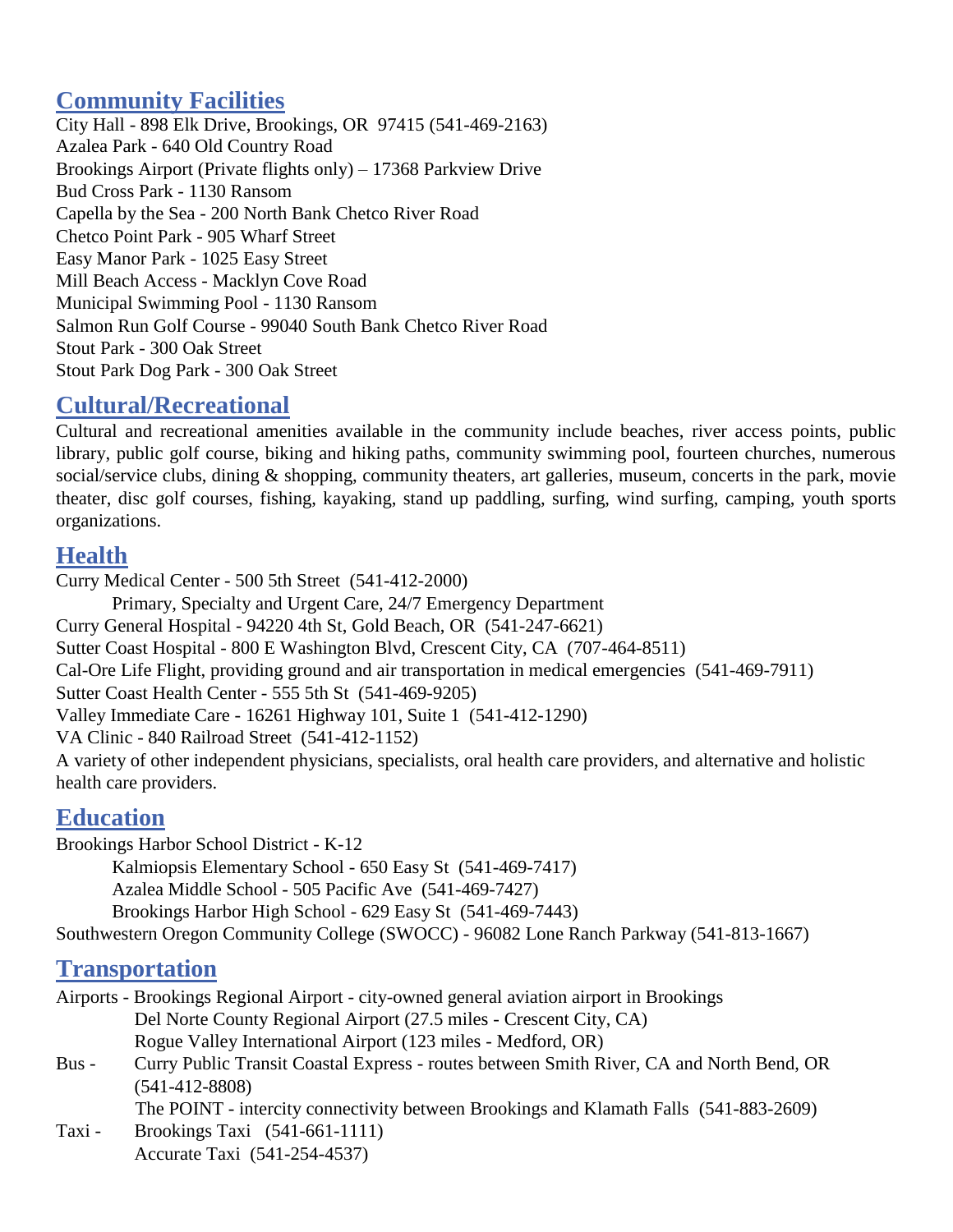## **Public Safety**

The City provides 9-1-1, police and fire services. In 2017, Brookings was named the "Safest City in Oregon" based upon FBI crime statistics. Brookings operates the only 24-hour, 7-day-per-week law enforcement agency in Curry County. The City also enjoys an Insurance Service Office (ISO) fire protection rating of Grade 3.

## **Water Supply**

The water source for the City of Brookings is the Chetco River. Brookings owns its own water treatment plant. The water facility treats an average of 345 million gallons of water per year. Current peak day use approximates 41 percent of water available under the City's water rights. Outside of the city limits, the primary water sources are wells.

## **Sewer Service**

Brookings owns its own wastewater treatment plant. The wastewater treatment facility treats approximately 500 million gallons a year. The average flow is approximately five percent of capacity.

## **Trash Hauling and Recycling**

Commercial and residential trash and recycling service is provided by Curry Transfer and Recycling. To arrange service, call 541-469-2425.

## **Storm Drains & Flood Control**

Brookings maintains full jurisdiction over all storm drainage systems within the corporate limits. All improvements to both public and private storm drainage facilities must comply with all applicable city ordinances, policies and standards.

#### **Street Improvements**

Dedication and improvements must comply with City of Brookings Municipal Code and the City's Master Plan.

## **Electric Power, Propane & Kerosene**

Coos Curry Electric Cooperative (541-469-2103) Ferrellgas (800-399-4522) Blue Star Gas (541-469-7827) Colvin Oil (541-469-2434)

## **Telephone**

Charter Communications (888-438-2427) Ziply Fiber (541-708-7652)

#### **Community Newspaper**

Curry Coastal Pilot, 15957 Highway 101 S, Ste 1 (541-813-1717) Published Fridays

#### **Cable Television**

Charter Communications (888-438-2427)

## **Communication Facilities**

KURY AM Radio 95.3 (541-469-2111) KCIW Community Radio <https://kciw.org/>

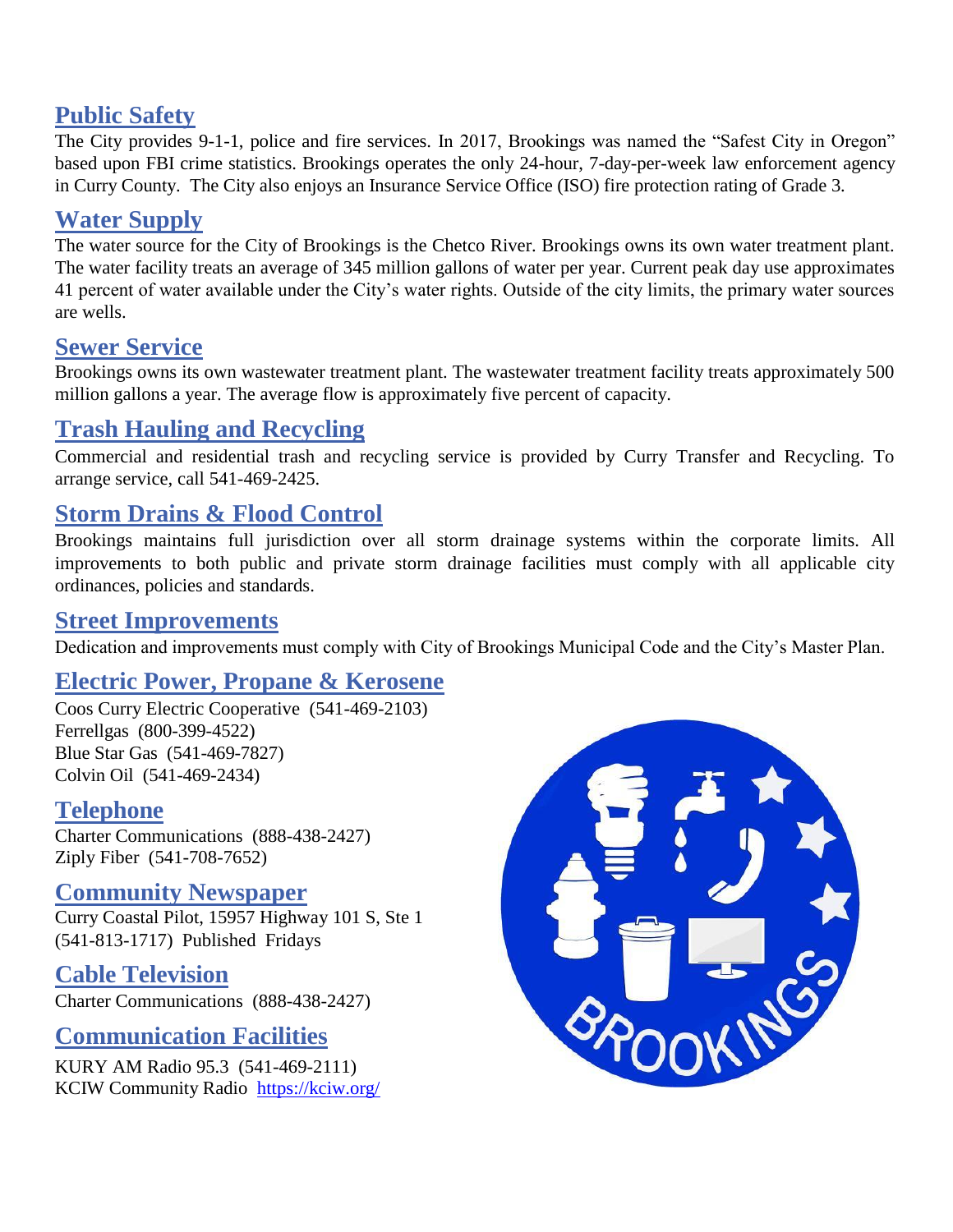# **Housing Availability, Prices and Rentals**

Housing for sale on the real estate market tends to follow the national trends. Median listing price is \$380,000. The availability of rental units is limited.

Average monthly rent for a two-bedroom apartment is \$1,200-1,500

Average monthly rent for a three-bedroom apartment is \$1,500-1,800

Brookings has six hotels and motels.

#### **Lone Ranch**

Lone Ranch is a master plan community approved for development adjacent to Samuel Boardman State Park in Brookings. The approved plan calls for up to 1,000 housing units and neighborhood commercial on some 500 acres of land. The project preserves 370 acres of open space and creates over four miles of trails that link neighborhood residents to amenities. More information available [www.loneranch.com.](http://www.loneranch.com/)

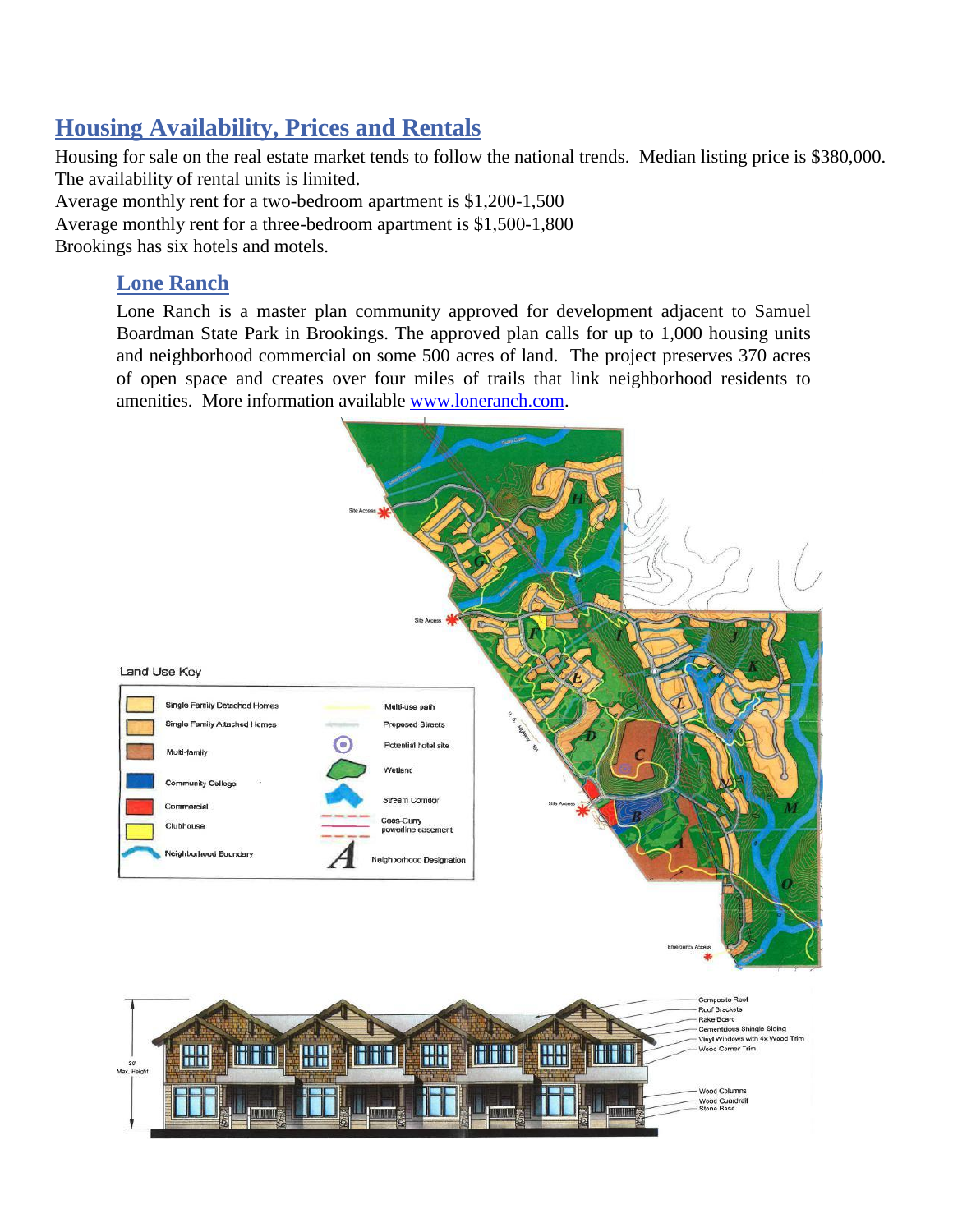## **Economic Trends**

#### **Tourism**

The Brookings economy is trending toward increased tourism. Transient Occupancy Tax receipts increased by 8% in 2019 over 2018. The City is a member of the Oregon Coast Visitors Association (OCVA) and serves as

the Destination Marketing Organization (DMO) for the Brookings area. Within the last few years, several new eating and dining establishments have emerged in Brookings. This has contributed to a building reputation of Brookings being a "foodie town."

#### **Brookings Eatery's & Brewerys**

Beachcombers Deli & Seafood Back Street Bar Black Trumpet Bistro Burger King Chetco Brewery Compass Rose Café Dairy Queen Dragon Palace First Rise Bakery Kaya Sushi & Noodle House Kentuckey Fried Chicken Khun Thai Restaurant La Flor de Mexico McDonalds Misty Mountain Brewing O'Holleran's Restaurant & Lounge Oxenfre Public House Pacific Sushi & Grill Pancho's Restaurante y Cantina Railroad Street Market Rancho Viejo Subway Superfly Martini Bar & Grill Taco Bell Tropicalia



#### **Health Care Industry**

The health care industry has made significant investment in Brookings with the opening of a \$20 million clinic by Curry Health Network, expanded services at the Sutter Coast Hospital and Veterans Administration clinics and the opening of a clinic by Valley Immediate Care. The local campus of Southwestern Oregon Community College has responded to this trend by focusing their curriculum on health services education.

## **Lodging Sales Receipts**

Lodging receipts average over \$3,000,000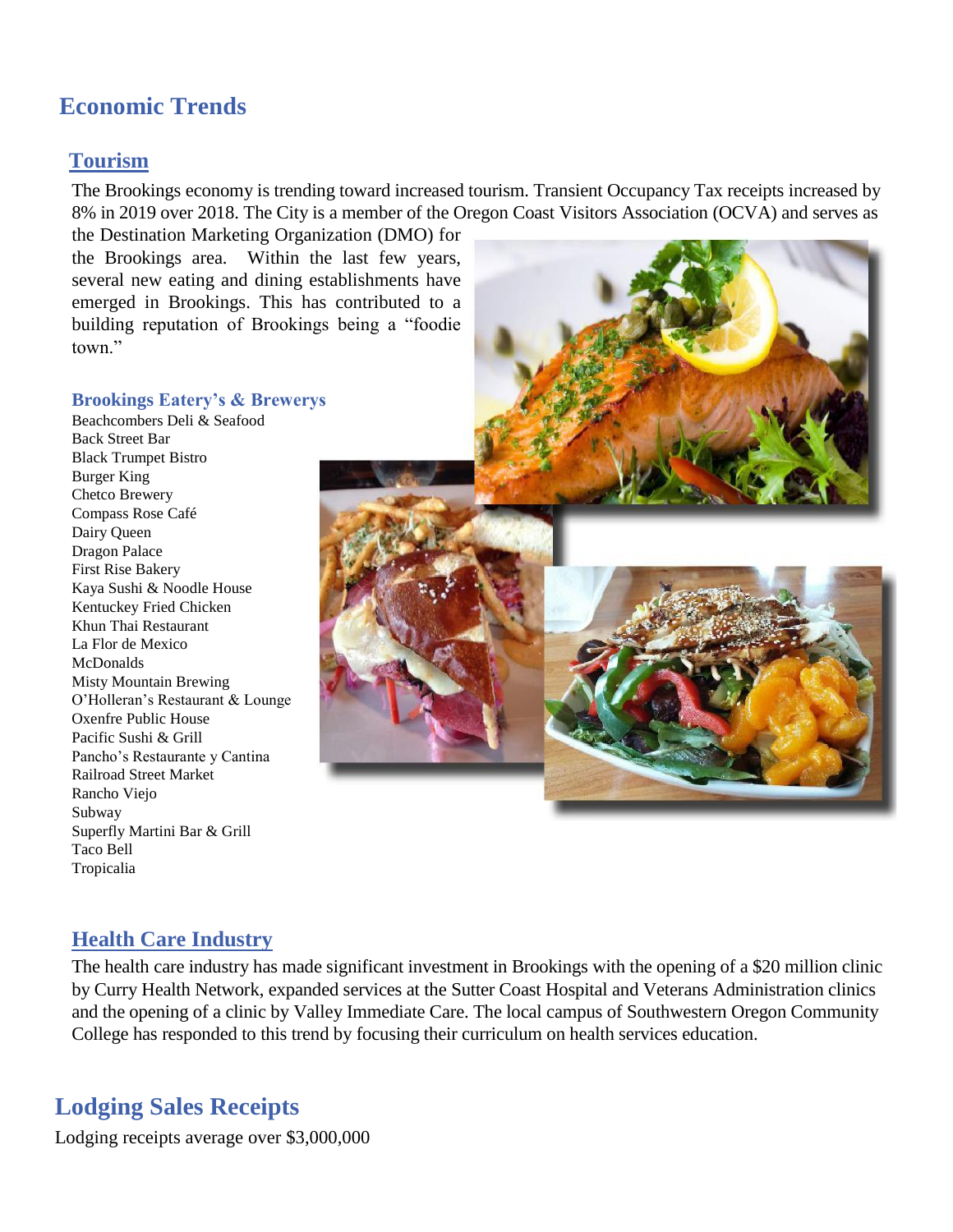## **Doing Business in Brookings**

City Manager, Janelle Howard - 541-469-1102 Building Services - 541-469-1135 Planning & Zoning - Anthony Baron - 541-469-1159 Business Licenses - Kim Kennedy - 541-469-1125

## **Labor - Economics & Jobs**

As of June 2021 the unemployment rate in Brookings is 8.5%. Per capita income is \$28,686 and household income is \$42,794.

505<br>Wanted

## **Curry County Labor Market**

Curry County encompasses 1,648 square miles. Curry County population of 22,925 (2019) 90% of the population had high school diploma or GED. 24.6% held Bachelor's Degrees or higher

#### **Largest Employers**

- South Coast Lumber
- Fred Meyer
- Curry Medical Center
- Goodwill Industries
- Curry Transfer and Recycling
- City of Brookings
- Brookings Harbor School District
- Southwestern Oregon Community College
- Tidewater Contractors
- Pacific Seafood
- BC Fisheries
- Freeman Marine/Advantec
- Pelican Bay State Prison, located 18 miles south of Brookings, employs approximately 1,500 workers; it is estimated that 500 of these employees reside in the Brookings area.

#### **Newer Businesses**

- Barron's Home Furnishings
- Cascade Home Center
- Mini Pet Mart
- Dollar General